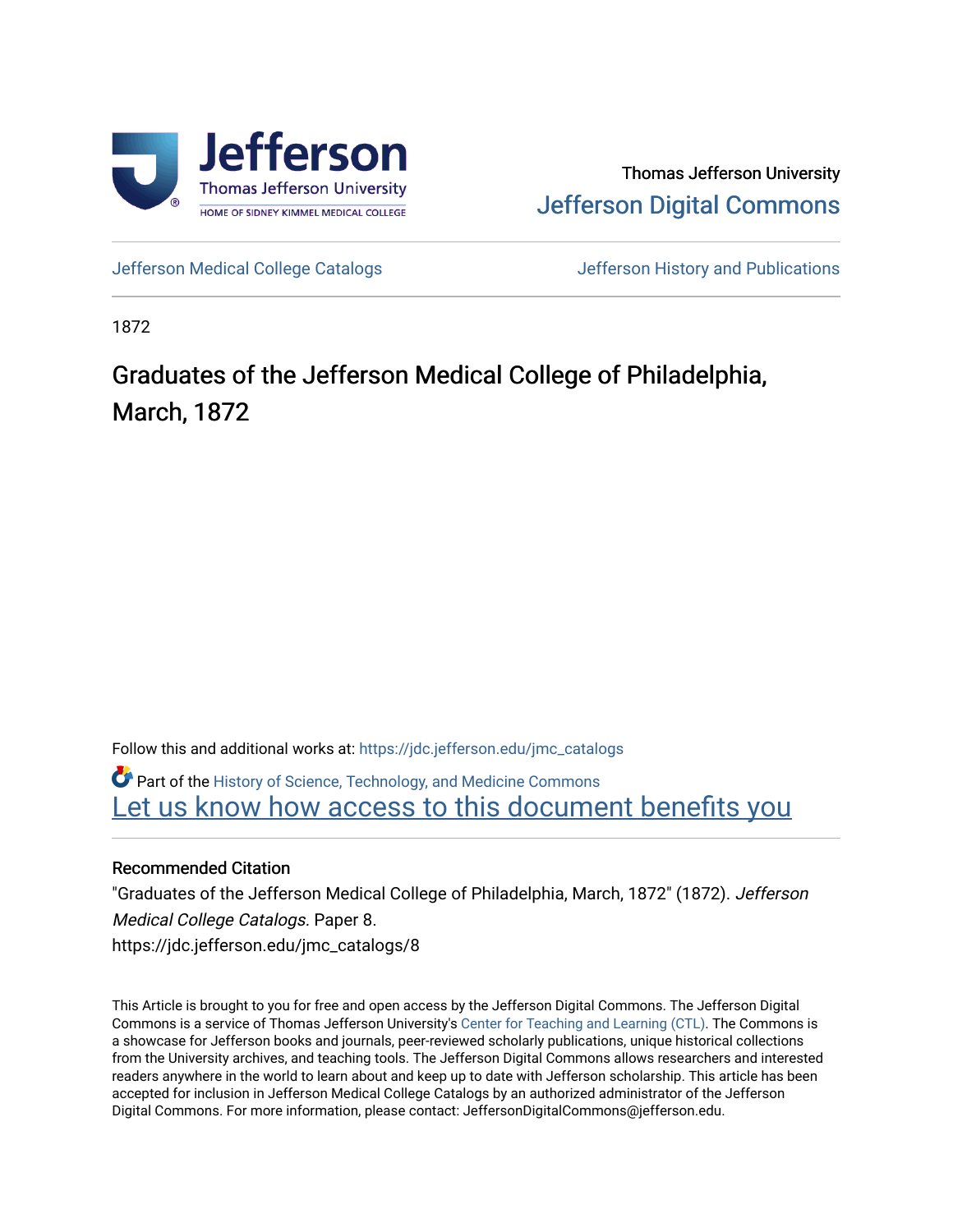### GRADUATES

#### OF THE

## JEFFERSON MEDICAL COLLEGE OF PHILADELPHIA,

#### MARCH, 1872.

At a Public Commencement, held at the American Academy of Music on the 9th of March, 1872, the Degree of Doctor OF MEDICINE was conferred on the following gentlemen by the Hon. J. R. BURDEN, M. D., Acting President of the Institution. after which a Valedictory Address to the Graduates was delivered by Prof. PANCOAST.

| NAME.                  | STATE OR COUNTRY. | SUBJECT OF THESIS.                |
|------------------------|-------------------|-----------------------------------|
| Abbott, Jno. H.        | Rhode Island.     | Scarlet Fever.                    |
| Allison, T. D. Mütter  | Pennsylvania.     | Pneumonia.                        |
| Amos, Enos             | West Virginia.    | Diphtheria.                       |
| Armstrong, Harrison    | Ohio.             | The Great Epidemics.              |
|                        |                   |                                   |
| Badger, Emile B. G.    | Pennsylvania.     | Malaria.                          |
| Baker, J. William      | West Virginia.    | Reproduction.                     |
| Bemis, Charles A.      | Massachusetts.    | Relation of the Nerves to Inflam- |
|                        |                   | mation.                           |
| Bertolette, Daniel N.  | Pennsylvania.     | Quinia as a Prophylactic.         |
| Beutel, Peter          | Pennsylvania.     | Magnetism and Electricity.        |
| Bonebrake, Andrew S.   | Pennsylvania.     | Pueumonia.                        |
| Bott, Martin Luther    | Pennsylvania.     | Rubeola.                          |
| Brush, James A. (M.D.) | Pennsylvania.     | Science of Medicine.              |
| Buck, Michael J.       | Pennsylvania.     | Typhoid Fever.                    |
| Buffington, E. Stanard | West Virginia.    | Gonorrhœa.                        |
| Bush, Lewis            | Pennsylvania.     | Scarlatina.                       |
| Byers, W. Churchman    | Pennsylvania.     | Veratrum Viride.                  |
| Closson, C. H.         | Pennsylvania.     | Acute Dysentery.                  |
| Cloud, S. G.           | Texas.            | Cholera Infantum.                 |
| Cochran, Frank T.      | New York.         | Typhoid Fever.                    |
| Crise, David           | Pennsylvania.     | Acute Dysentery.                  |
| Criswell, J. T.        | Pennsylvania.     | The Circumstances Modifying the   |
|                        |                   | Action of Malaria.                |
| Cummings, John B.      | Tennessee.        | Diabetes Mellitus.                |
|                        |                   |                                   |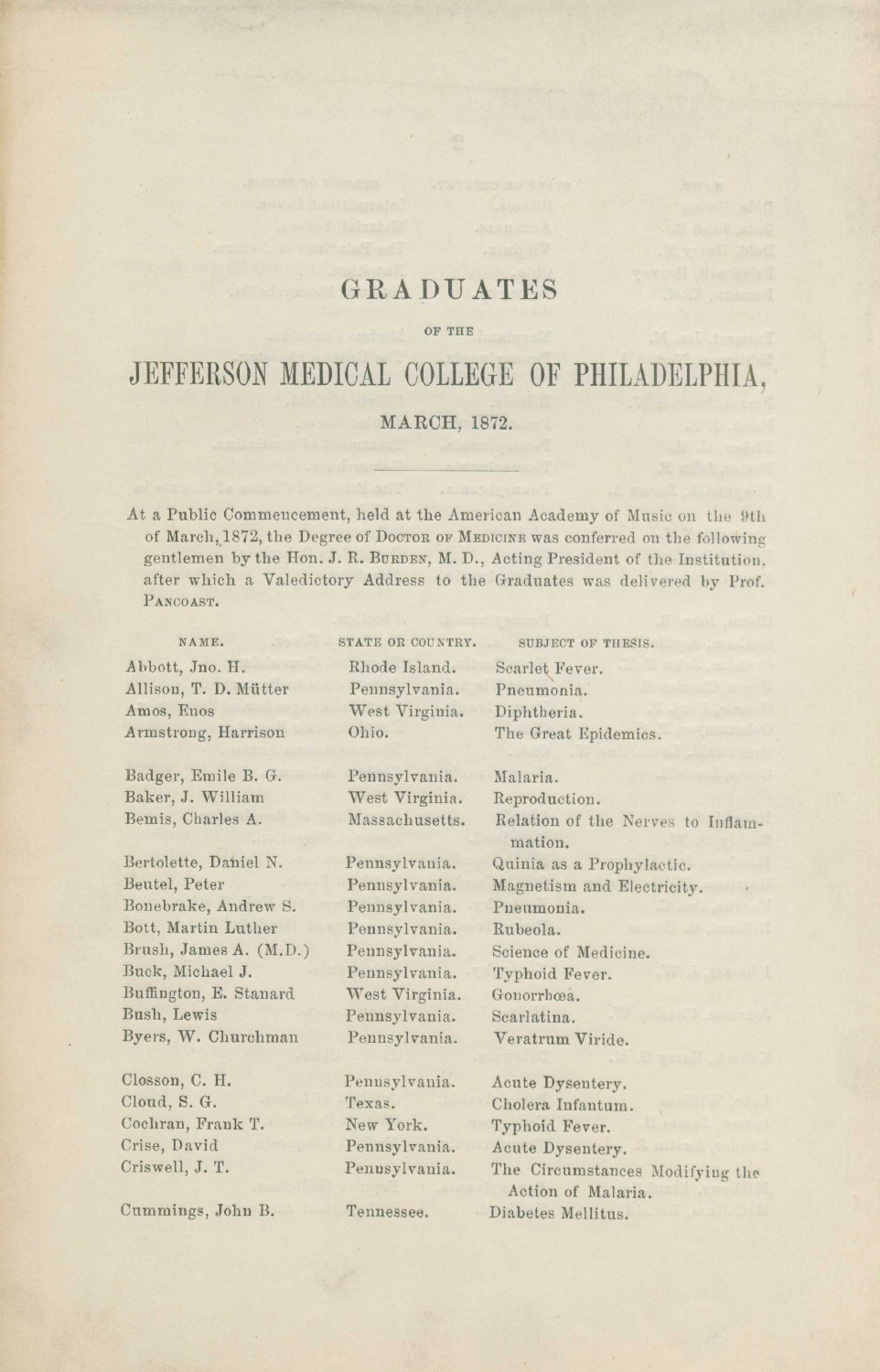NAME. Dale, Ewing Dale, John R. Dold, Harry M. Driesbach, Harvey Duncan, E. M.

Emmert, Jos. M. Eshleman, Norton A.

Farrar, Preston W. Feick, J. F. Fisher, H. M. Fisher, John F. Fitzpatrick, James A.

Fountain, T. L. Fraunfelter, Jas. Frey, Clarence L.

Glenn, John B. Graham, Aquila John Graham, John McK. Green, Charles S. Greene, Benj. F. Greenamyer, P. S. Greenwald, Lamartine W. Gross, Jacob M.

Haly, J. S. Handy, S. W. Harrison, Jas. Henry Harrison, Willis Benson Hearne, Jos. C. Hilliard, G. Himes

Ishmael, J. W.

Johnson, Charles W.

Kollock, Harry G. M.

Lebo, William Lenow, James H. Louder, Austin J.

Mathews, Franklin McCallum, Donald

STATE OR COUNTRY. Illinois. Arkansas. Virginia. Ohio. Kentucky.

Illinois. Effects of Cold. Pennsylvania. Scarlet Fever. Pennsylvania. Hemorrhage.

Pennsylvania. Apoplexy.

Pennsylvania. Georgia. Nova Scotia. West Virginia. Pennsylvania. Ohio. Ohio. Pennsylvania.

Ohio: Maryland. South Carolina. South Carolina. Kentucky. Pennsylvania.

Kentucky.

Maine.

Delaware.

Pennsylvania. Tennessee. Pennsylvania.

Pennsylvania. Scotland.

SUBJECT OF THESTS. Intermittent Fever. Malarial Fevers. The Pointings of Nature. Nutrition. Internal Hemorrhoids.

Maryland. Morbus Coxarins. Pennsylvania. The Human Skeleton.

Pennsylvania. Treatment of Scarlatina. Pennsylvania. The Principal Causes of Disease in Children. Alabama. Inflammation. Ohio. Hepatalgia Calculosa.

> Abortion. Remittent Fever. Puerperal Convulsions. Anaesthetics in Parturition. Organic Changes during Pregnancy. Exophthalmic Bronchocele. Rheumatismus Acntus. Cholera Infantum.

Physiology of Respiration. Stomach Digestion. Intemperance. Typhoid Fever. Stricture of the Male Urethra. Relations of Mind and Body.

Pneumonia.

Rheumatism.

Gastric Ulcer.

Conduct of Labor. Pustula Pestifera. Medical Diagnosis.

Popular Medicines. Pathological Anatomy.

#### 2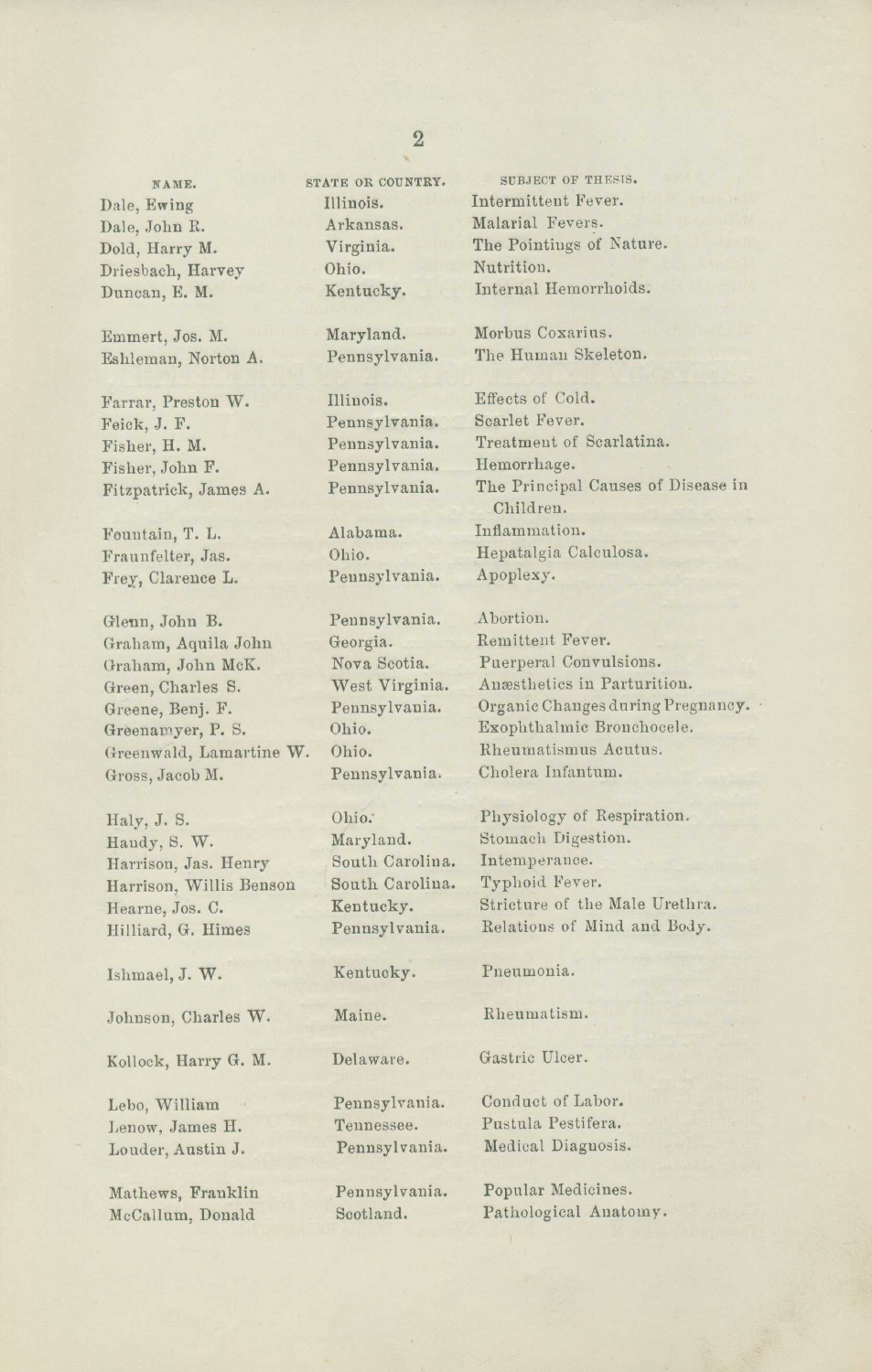NAME. STATE OR COUNTRY. SUBJECT OF THESIS. McClurg, Walter A. Pennsylvania. Epilepsy. McCrearey, J. K. Kentucky. Scarlet Fever. Meals, I. J. Pennsylvania. Arsenious Acid. Mehard, Jas. W. Pennsylvania. Chancre.

Morris, Spencer (M.D.) Pennsylvania. Cream *vs.* Cod Liver Oil.

Nelson, Will N. Kentucky. Chronic Ulcers. Norcross, J. N. Vermont. Scarlatina.

Paschall, D. A. Texas.

Perry, Hext. M. South Carolina. Hydrate of Chloral. Person, O. F. Pennsylvania. Typhoid Fever.<br>Pettigrew. S. H. Pennsylvania. Morbilli. Pettigrew, S. H. Pflueger, C. F. Pennsylvania. Scarlatina. Porter, William Pennsylvania. Cirrhosis.

Ried, J. H. (A.M.) Colorado. Mountain Fever. Richardson, Marcus F. Virginia. Phthisis Pulmonalis.

Rushmore, Edward New York. Pleuritis.<br>Rynard John A. Pennsylvania. Labour. Rynard, John A. Pennsylvania.

Sample, Geo. W. Pennsylvania. Cynanche Tousillaris. Sanford, S. W. Tennessee. Menstruation.<br>Sawver, Charles Milton Massachusetts. Hydrate of Chloral. Sawyer, Charles Milton Sellards, A. G. (M.D.) Ohio. Typhoid Fever.<br>Sharp. Francis Alex. Pennsylvania. Menstruation. Sharp, Francis Alex. Pennsylvania. Menstruation.<br>Sharpnack. T. H. Pennsylvania. Eclampsia. Sharpnack, T. H. Pennsylvania. Shivers, C. Hendry New Jersey. Enteric Fever. Siegfried, Chas. A. Pennsylvania. The Osseous System. Stone, Edward R. Pennsylvania. Aneurism. Swartzlander, Fred. Pennsylvania. Expectant Treatment.

Miles, J. Hunter Pennsylvania. Syncope as a Complication in Parturition. Mitchell, A. B. Pennsylvania. Diabetes Mellitus. Morrow, Francis Gayley Pennsylvania. Valvular Lesions of the Heart. Mundorff, E. A. Pennsylvania. Exsection of the Knee-joint.

Orlady, Geo. B. Pennsylvania. Conservative Medicine.

Parry, Wm. C. Pennsylvania. Sympathy of the Uterus.<br>Paschall, D. A. Texas. Typhoid Fever. Peck, Barnard S. (A.M.) Illinois. The Brain and its Relations to the Body. Pemberton, Harry H. New Jersey. Acute Pericarditis. Piper, Oliver Perry Pennsylvania. Puerperal Peritonitis.

Riggs, W. Judson Pennsylvania. Causes of Epileptiform Convulsions.

Taylor, Thos. A. Pennsylvania. The Duties of the Physician. Thompson, John M. South Carolina. Acute Rheumatism.